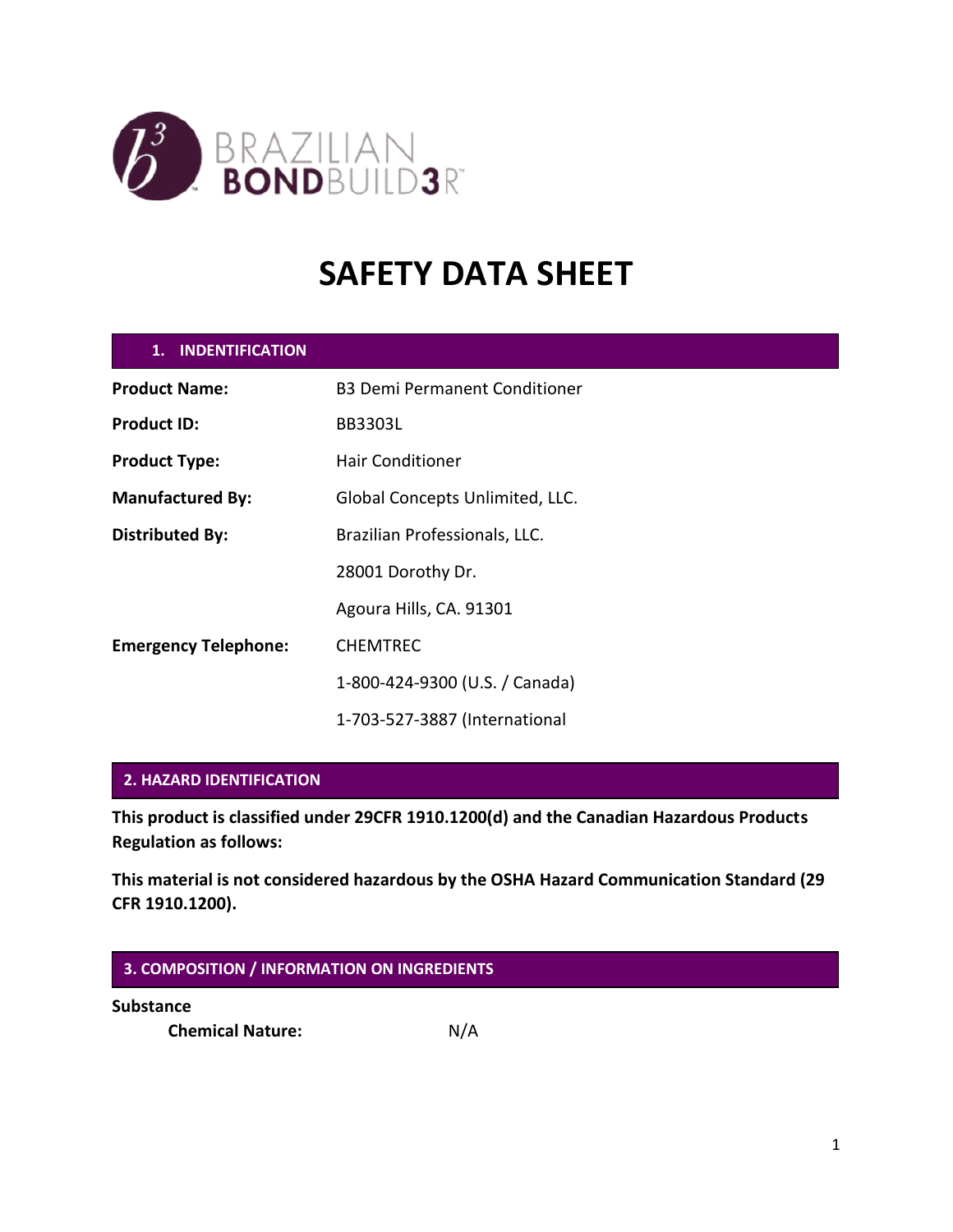# **Information on Components and Impurities**

| <b>Chemical name</b>                                                                                                                     | <b>CAS No.</b> | CAS No. |
|------------------------------------------------------------------------------------------------------------------------------------------|----------------|---------|
| This compound or any of its ingredients are not listed by OSHA as a carcinogen, nor do they have<br>established OSHA PELS or ACGIH TLVS. |                |         |

## **4. FIRST AID MEASURES**

# **First aid measures for different exposure routes**

| <b>Eye Contact</b>  | Rinse immediately with plenty of water, also under the<br>eyelids, for at least 15 minutes. Get medical attention<br>immediately if irritation persists. |
|---------------------|----------------------------------------------------------------------------------------------------------------------------------------------------------|
| <b>Skin Contact</b> | None under normal use.                                                                                                                                   |
| Ingestion           | Not an expected route of exposure. If swallowed, clean<br>mouth with water and afterwards drink plenty of water.                                         |
| <b>Inhalation</b>   | None under normal use                                                                                                                                    |

| <b>5. FIREFIGHTING MEASURES</b>                                |                                                                                                                                              |
|----------------------------------------------------------------|----------------------------------------------------------------------------------------------------------------------------------------------|
| <b>Suitable Extinguishing Media</b>                            | Use extinguishing measures that are appropriate to local<br>circumstances and the surrounding environment.                                   |
| <b>Unsuitable Extinguishing Media</b>                          | None.                                                                                                                                        |
| <b>Special Hazard</b>                                          | None known.                                                                                                                                  |
| <b>Special Protective Equipment for</b><br><b>Firefighters</b> | As in any fire, wear self-contained breathing apparatus<br>pressure demand, MSHA/NIOSH (approved or equivalent)<br>and full protective gear. |

| Special Hazard arising from the |  |
|---------------------------------|--|
| <b>Substance</b>                |  |

None.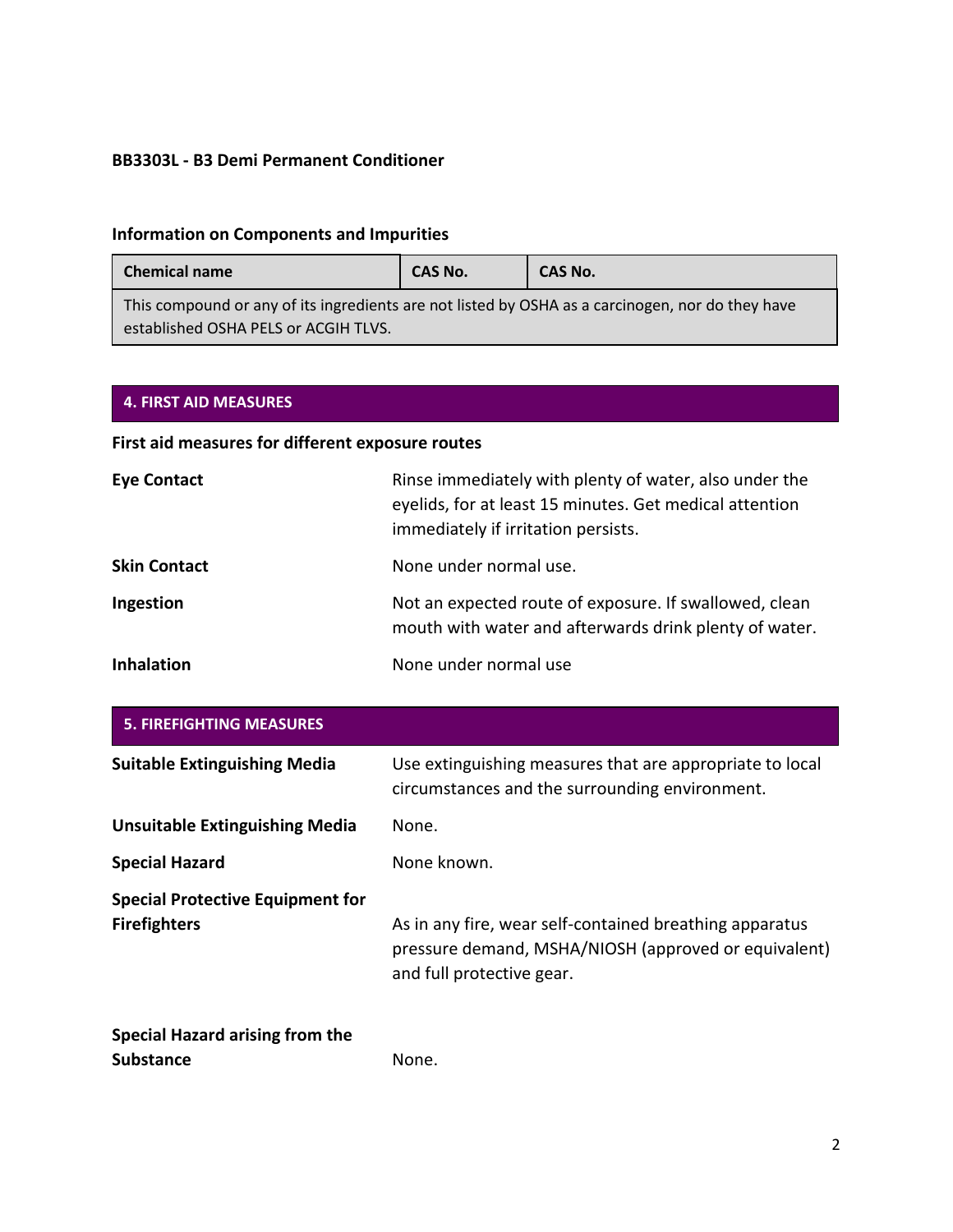## **6. ACCIDENTAL RELEASE MEASURES**

**Personal precautions, protective equipment and emergency procedures** None

## **Methods for Cleaning or Taking Up**

**Small Spills:** Small or household quantities maybe cleaned up and disposed of in normal household trash.

**Large Spills:** Large industrial release, prevent spill from entering waterway. Dispose of in accordance with general and local government regulations.

| 7. HANDLING AND STORAGE                   |                                                                                                              |
|-------------------------------------------|--------------------------------------------------------------------------------------------------------------|
|                                           | Advice on safe handling and usage: Handle in accordance with good industrial hygiene and<br>safety practice. |
| <b>Storage Conditions:</b>                | Keep containers tightly closed in a dry, cool and well-<br>ventilated place.                                 |
| 8. EXPOSURE CONTROL / PERSONAL PROTECTION |                                                                                                              |
| <b>Control Measures</b>                   |                                                                                                              |
| <b>Exposure Guidelines:</b>               | No exposure limits noted for ingredients(S).                                                                 |
| <b>Exposure Controls</b>                  |                                                                                                              |
| <b>Engineering Measures:</b>              | No information available                                                                                     |
| <b>Personal Protective Equipment</b>      |                                                                                                              |
| <b>Eye Protection:</b>                    | For industrial settings, use safety glasses or goggles if<br>splash hazard exists.                           |
| <b>Hand Protection:</b>                   | None                                                                                                         |
| <b>Skin and Body Protection:</b>          | None                                                                                                         |
| <b>Respiratory Protection:</b>            | None                                                                                                         |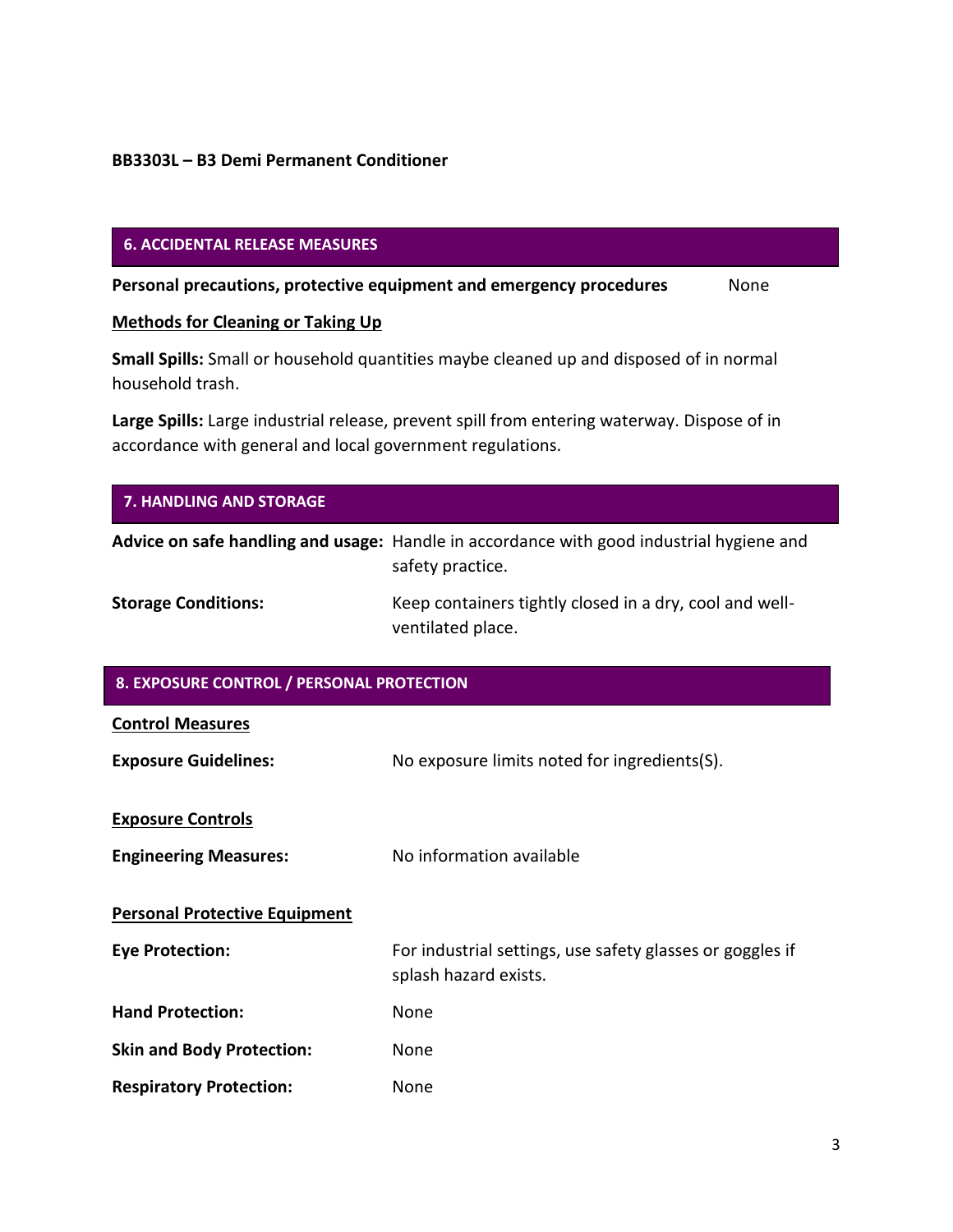| 9. PHYSICAL AND CHEMICAL PROPERTIES                                               |                                                                                                    |
|-----------------------------------------------------------------------------------|----------------------------------------------------------------------------------------------------|
| Physical State @ 25 C<br>Appearance:<br>Color:<br>Odor:<br><b>Odor Threshold:</b> | <b>Medium Viscous Emulsion</b><br>Off White<br>Characteristics<br>None Defined                     |
| <b>Safety Data</b>                                                                |                                                                                                    |
| pH:                                                                               | $3.80 - 4.20$                                                                                      |
| <b>Melting/Freezing Point:</b>                                                    | None Defined                                                                                       |
| <b>Boiling Point/Boiling Range:</b>                                               | None Defined                                                                                       |
| <b>Flash Point</b>                                                                | None Defined                                                                                       |
| <b>Evaporation Rate:</b>                                                          | None Defined                                                                                       |
| Flammability (solid, gas)                                                         | None Defined                                                                                       |
| <b>Water Solubility:</b>                                                          | Soluble                                                                                            |
| <b>Vapor Pressure:</b>                                                            | None Defined                                                                                       |
| <b>Evaporation Rate:</b>                                                          | None Defined                                                                                       |
| <b>Relative Vapor Density:</b>                                                    | None Defined                                                                                       |
| Specific Gravity @ 25C:                                                           | $0.985 - 1.005$                                                                                    |
| <b>Viscosity:</b>                                                                 | $20,000 - 30,000$ cps.                                                                             |
| <b>Explosive Properties:</b>                                                      | None Defined                                                                                       |
| <b>Thermal Decomposition:</b>                                                     | None Defined                                                                                       |
| <b>Lower Explosion Limit:</b>                                                     | None Defined                                                                                       |
| <b>Upper Explosion Limit:</b>                                                     | None Defined                                                                                       |
| VOC Content (%)                                                                   | This product comply with US state and federal regulations<br>for VOC content in consumer products. |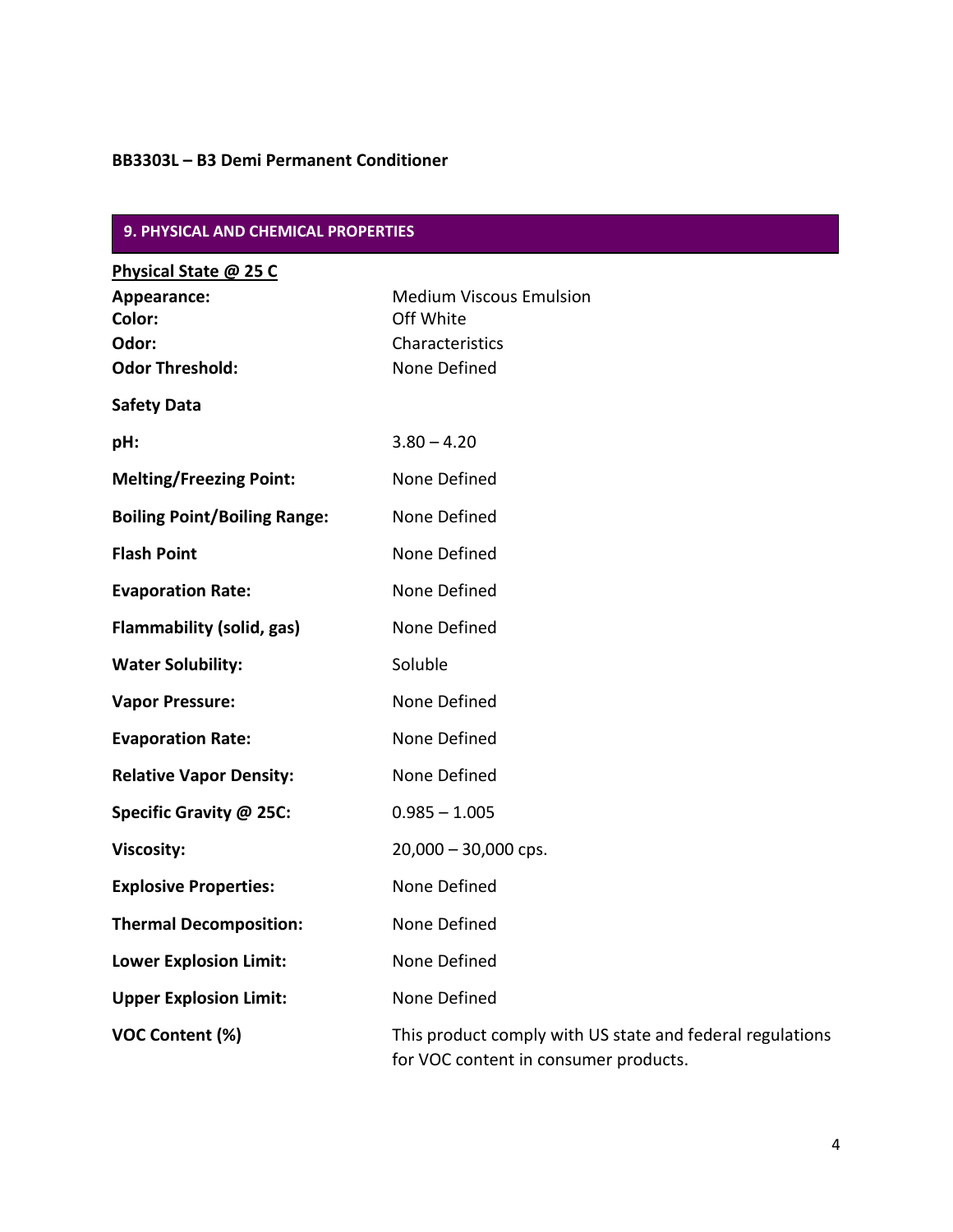| <b>10. STABILITY AND REACTIVITY</b> |                                          |
|-------------------------------------|------------------------------------------|
| <b>Reactivity:</b>                  | None under normal use conditions.        |
| Stability:                          | Stable under normal conditions.          |
| <b>Hazardous Polymerization:</b>    | Hazardous polymerization does not occur. |
| <b>Hazardous Reactions:</b>         | None under normal processing.            |
| <b>Conditions to Avoid:</b>         | None under normal processing.            |
| <b>Materials to Avoid:</b>          | None in particular.                      |
|                                     |                                          |

**Hazardous Decomposition Products:** None under normal use

# **11. TOXICOLOGICAL INFORMATION**

# **Information on likely routes of exposure**

# **Acute Toxicity**

| <b>Acute Oral Toxicity:</b>       | No known effect. |
|-----------------------------------|------------------|
| <b>Acute Inhalation Toxicity:</b> | No known effect. |
| <b>Acute Dermal Toxicity:</b>     | No known effect. |
| <b>Ingestion Toxicity:</b>        | No known effect. |
| <b>Aspiration Toxicity:</b>       | None Expected.   |

| <b>Skin Irritation:</b>                  | Overexposure may cause skin reaction such as redness. |
|------------------------------------------|-------------------------------------------------------|
| <b>Eye Damage/Eye Irritation:</b>        | May cause redness or irritation.                      |
| <b>Respirator or Skin Sensitization:</b> | Non-Sensitizer                                        |
| <b>Repeated Dose Toxicity:</b>           | No known effect.                                      |
| <b>STOT - Single Exposure:</b>           | No known effect.                                      |
| <b>STOT - Repeated Exposure:</b>         | No known effect.                                      |
| Carcinogenicity:                         | No known effect.                                      |
| <b>Mutagenicity:</b>                     | No known effect.                                      |
| <b>Reproductive Toxicity:</b>            | No known effect.                                      |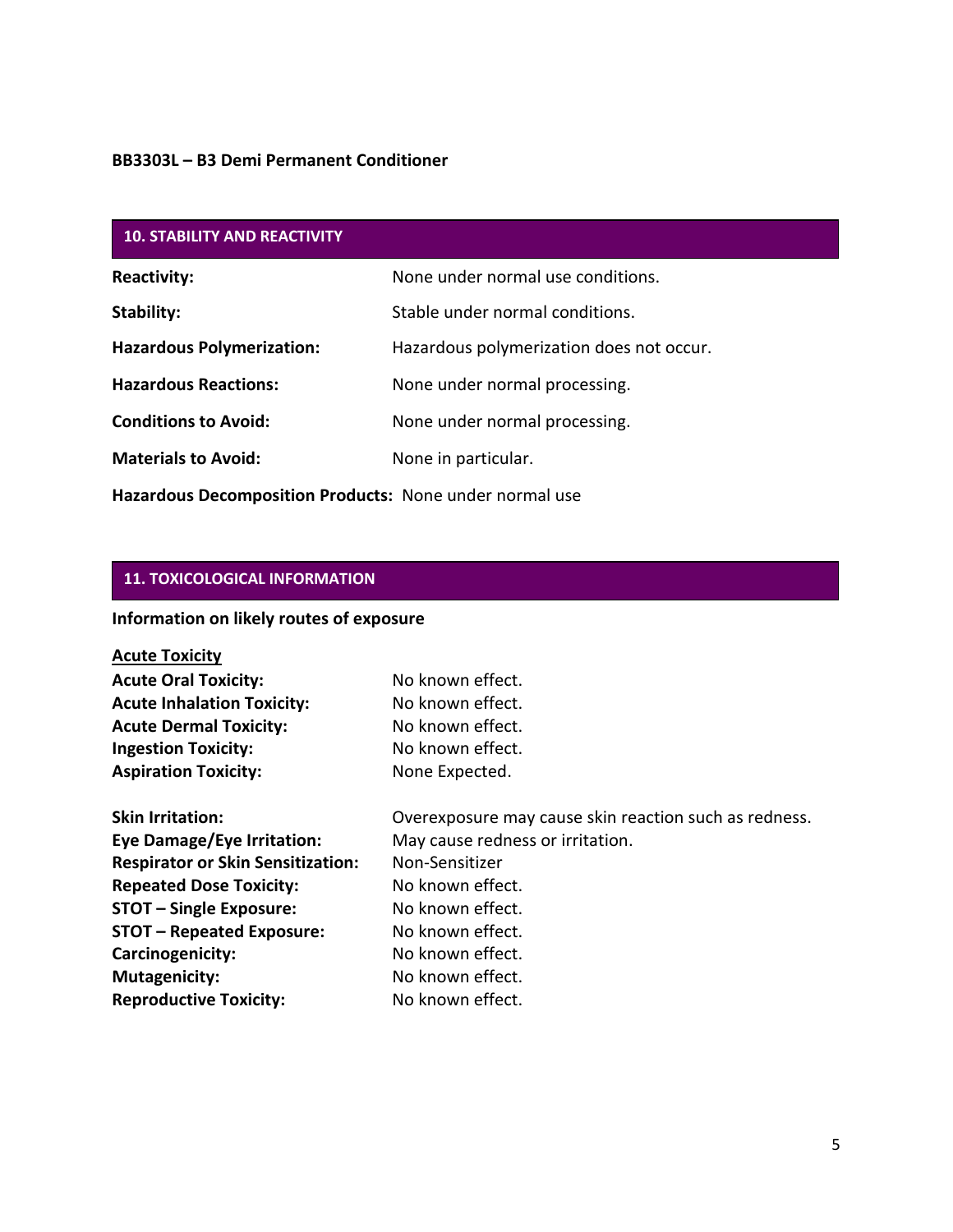# **12. ECOLOGICAL INFORMATION**

## **Ecotoxicity**

**This product is not expected to be hazardous to the environment.**

| Persistence and degradability:    | None Defined |
|-----------------------------------|--------------|
| <b>Bioaccumulative Potential:</b> | None Defined |
| <b>Mobility:</b>                  | None Defined |
| <b>Other Adverse Effects:</b>     | None Defined |

| <b>13. DISPOSAL CONSIDERATIONS</b>                     |                                                                                                        |
|--------------------------------------------------------|--------------------------------------------------------------------------------------------------------|
| <b>Waste from Residue / Unused</b><br><b>Products:</b> | Disposal should be in accordance with applicable regional,<br>national and local laws and regulations. |
| <b>Contaminated Packaging:</b>                         | Disposal should be in accordance with applicable regional,<br>national and local laws and regulations. |

| <b>DOT</b>  | Not regulated |
|-------------|---------------|
| <b>IMDG</b> | Not regulated |
| <b>IATA</b> | Not regulated |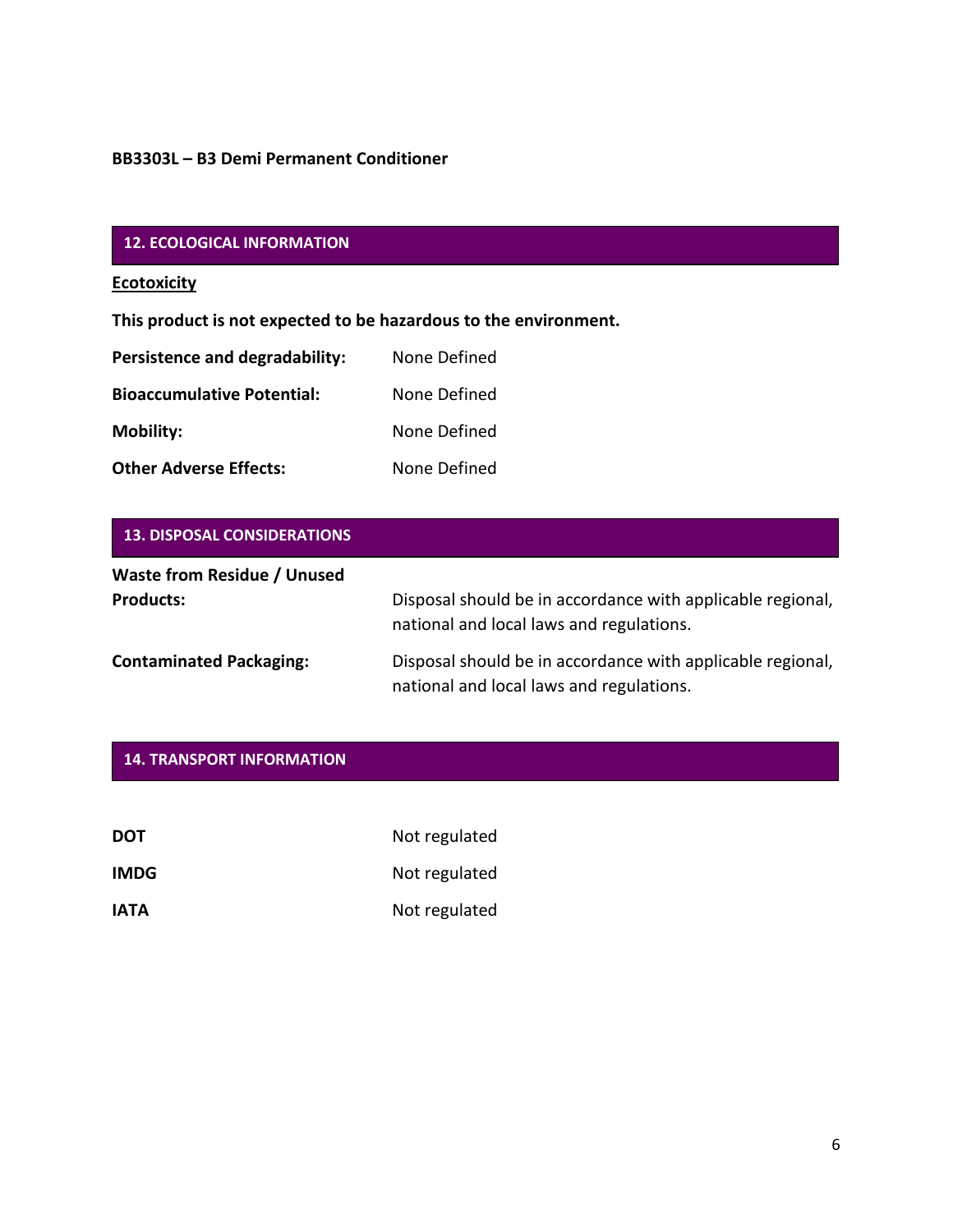## **15. REGULATORY INFORMATION**

#### **U.S. Federal Regulations**

## **SARA 313**

Section 313 of Title III of the Superfund Amendments and Reauthorization Act of 1986 (SARA). This product does not contain any chemicals which are subject to the reporting requirement of the Act and Title 40 of the Code of Federal Regulations, Part 372.

## **CERCLA**

This material, as supplied, does not contain any substances regulated as hazardous substances under the Comprehensive Environmental Response Compensation and Liability Act (CERCLA) (40 CFR 302) or the Superfund Amendments and Reauthorization Act (SARA) (40 CFR 355). There may be specific reporting requirements at the local, regional, or state level pertaining to Releases of this material.

## **Food and Drug Administration (FDA)**

The product described in this Safety Data Sheet is regulated under the Federal Food, Drug, and Cosmetics Act and is safe to use as per directions on container, box, or accompanying literature**.** 

## **Clean Air Act, Section 112 Hazardous Air Pollutants (HAPs) (see 40 CFR 61)**

This product does not contain any substances regulated as hazardous air pollutants (HAPS) under Section 112 of the Clean Air Act Amendments of 1990.

### **Clean Water Act**

This product does not contain any substances regulated as pollutants pursuant to the Clean Water Act (40 CFR 122.21 and 40 CFR 122.42)

## **California Proposition 65**

This product is not subject to warning labeling under California Proposition 65.

#### **International Inventories**

#### **Canada**

This product is in compliance with CEPA for import.

Perfume in the product comply with appropriate IFRA guidance.